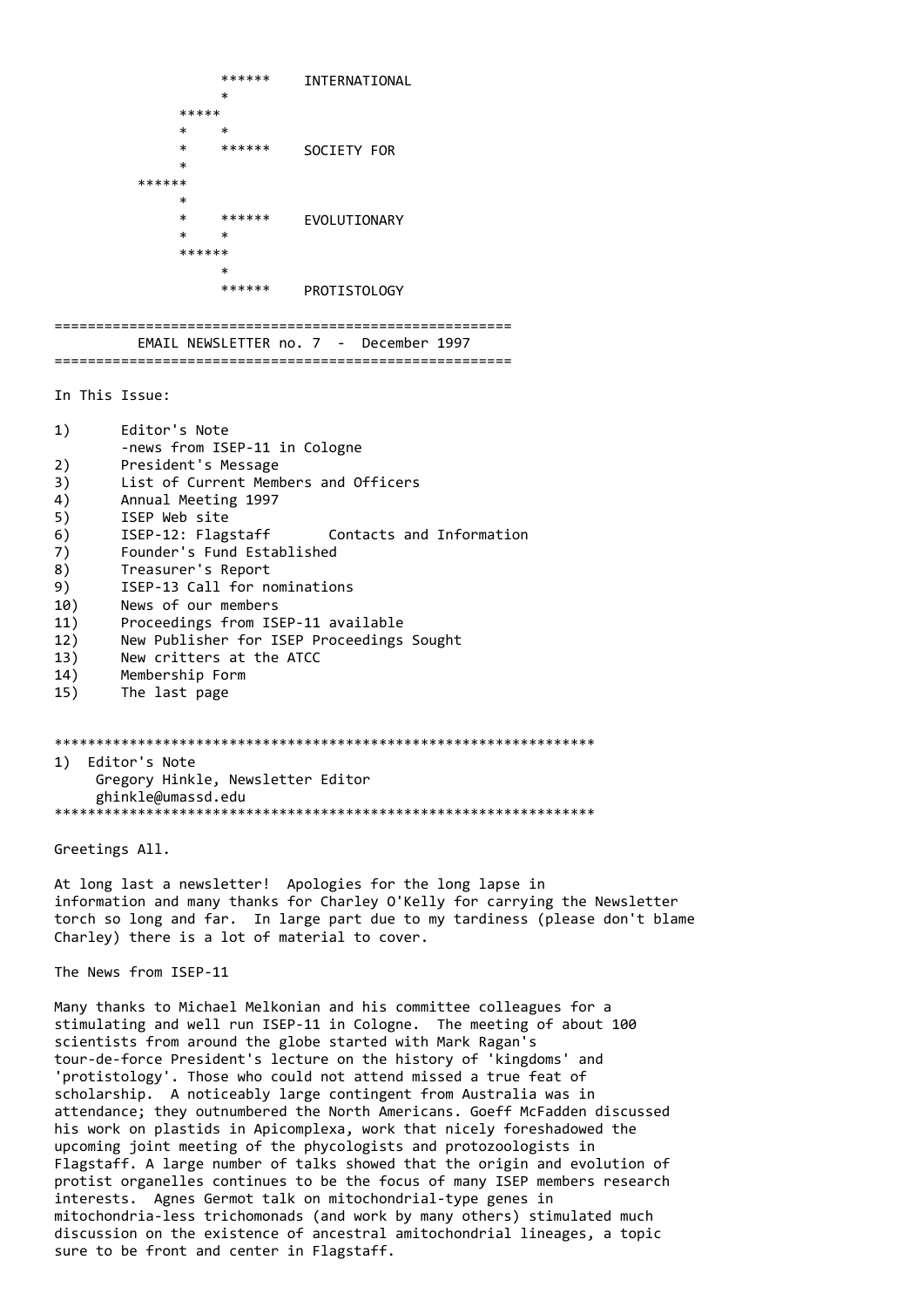The Cologne meeting heard the first, but certainly not the last, ISEP talks on protist genome efforts; though no protist genomes are likely be completely sequenced by the August 1998 meeting, quite a few will be well along the way. Finally, congrats to Bob Anderson on his election to the post of ISEP president-elect.

#### 

2) President's Message Oejvind Moestrup moestrup@bot.ku.dk 

#### ISEP 12

Plans for ISEP 12 are progressing well and we look forward to the joint venture with SOP and PSA. This made me sit back and think of previous ISEP meetings I have attended. The strength of the ISEP meetings and the single most important thing that makes people attend the ISEP meetings is a common interest in the evolution of protists. This applies to people with the most diverse backgrounds, biochemists, mycologists, systematists, ecologists, etc. The people use all possible techniques to elucidate how evolution may have taken place and this diversity of approaches is in my opinion what makes ISEP meetings so fascinating.

What also characterizes ISEP is that new techniques are immediately tested by ISEP members and the results reported at the next meeting. This may not appear to distinguish ISEP from other societies but it actually does because a single - very important - new technique may be taken up by many ISEP members and the next ISEP meeting is then dominated by papers using this technique. We saw this happening in the 1970s and early 1980s when flagellar apparatus ultrastructure and reconstruction became dominating and we see it now with trees based on gene sequencing dominate. A wish for ISEP 12.

I hope the time will soon be ripe again for papers reporting on a wide range of techniques. In other words I hope we will see at ISEP 12 a mixture of papers presenting trees based on many different genes, on morphology and ultrastructure, on the fossil evidence, on pigments, etc.

Let us try for total evidence this time! See you in Flagstaff -Oejvind Moestrup

3) ISEP Members List ISEP Executive Committee 

If you've gotten this Newsletter yia email or the WWW, and your name is not listed below, we don't have you on record as a currently paid-up member.

Gary has informed me that quite a number of renewals will come due this coming Summer. This doesn't necessarily mean you haven't paid, only that we don't have a record of it  $:-$ ).

We welcome your membership! please contact me (ghinkle@umassd.edu) or Gary Saunders (gws@unb.ca) to check on your status.

NEW members are always welcome! (They make great stocking stuffers for graduate students)

AJIOKA, James W. ANDERSEN Robert A. BAKKER-GRUNWALD Tilly BARR Donald J.S. BLACKWELL Meridith BLANCHARD Jeffrey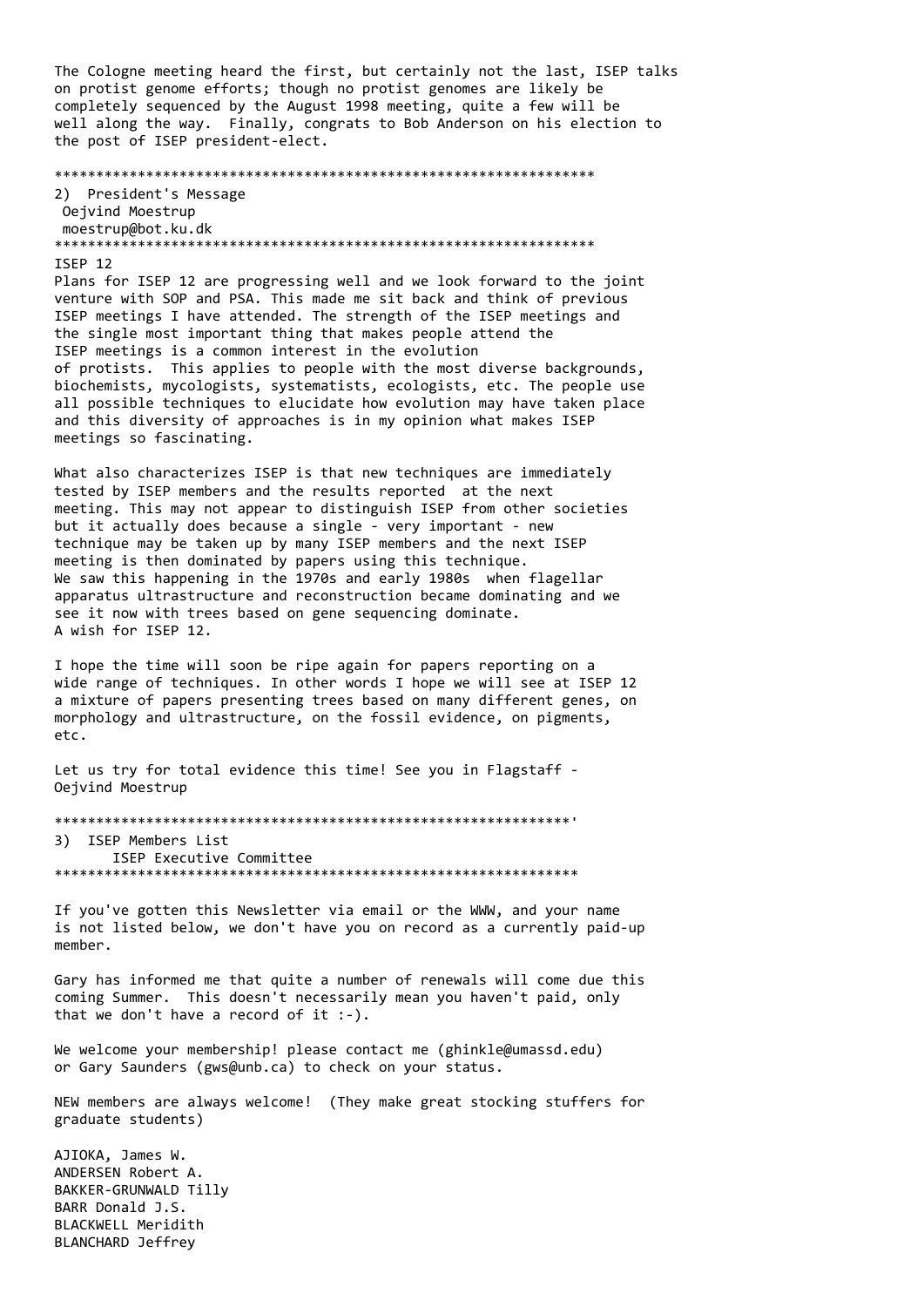BRASELTON James P. BURGER Gertraud CAVALIER-SMITH Thomas CHAPMAN, David J. CHAPMAN Russell L. CHESNICK Joby CORLISS John O. DELWICHE Charles F. DEMOULIN Vincent DINET Marie-Joseph DOLAN Michael DOUGLAS Susan E. DROFFNER, Mary L. DYER Betsey FARMER Mark A. FEAGIN Jean FERNANDEZ-LEBORANS Gregorio FISHER Karen FLOYD Gary L. GABRIELSON Paul W. GOGGIN C. Louise GRAY Michael W. GUILLEMETTE Tracy HACKSTEIN Johannes H.P. HALLICK Richard B. HANNAERT Veronique HASHIMOTO Tetsuo HEATH I. Brent HERRICK Glenn A. HEYWOOD Peter HINKLE Gregory HRDY Ivan HUFNAGEL Linda A. JEFFRIES Alex C. JOHNSON, Alan KATZ, Laura A. KERK David KISSINGER Jessica C. KLASSEN Glen R. KLAVENESS Dag KUGRENS Paul LANG B. Franz LANG-UNNASCH Naomi E. LEANDER, Brian, S. LEANDER, Celeste, A. LEIPE Detlef D. LIPSCOMB Diana LITTLEJOHN Tim LONGCORE Joyce E. LUDUENA Richard F. LUKES, Julius LYNN Denis H. MAIER Uwe-G. MARGULIS Lynn MARTIN William McFADDEN Geoff MEDLIN, Linda K. MELKONIAN Michael MERINFELD E. Georges MICHELS Paul A.M. MIGNOT Jean-Pierre MOESTRUP Oeivind MOLLICONE Marilyn R. MOTTA Jerome J. MUELLER Bodo E.G. MULLER Miklos NERAD Thomas A. O'KELLY Charles J. OLENDZENSKI Lorraine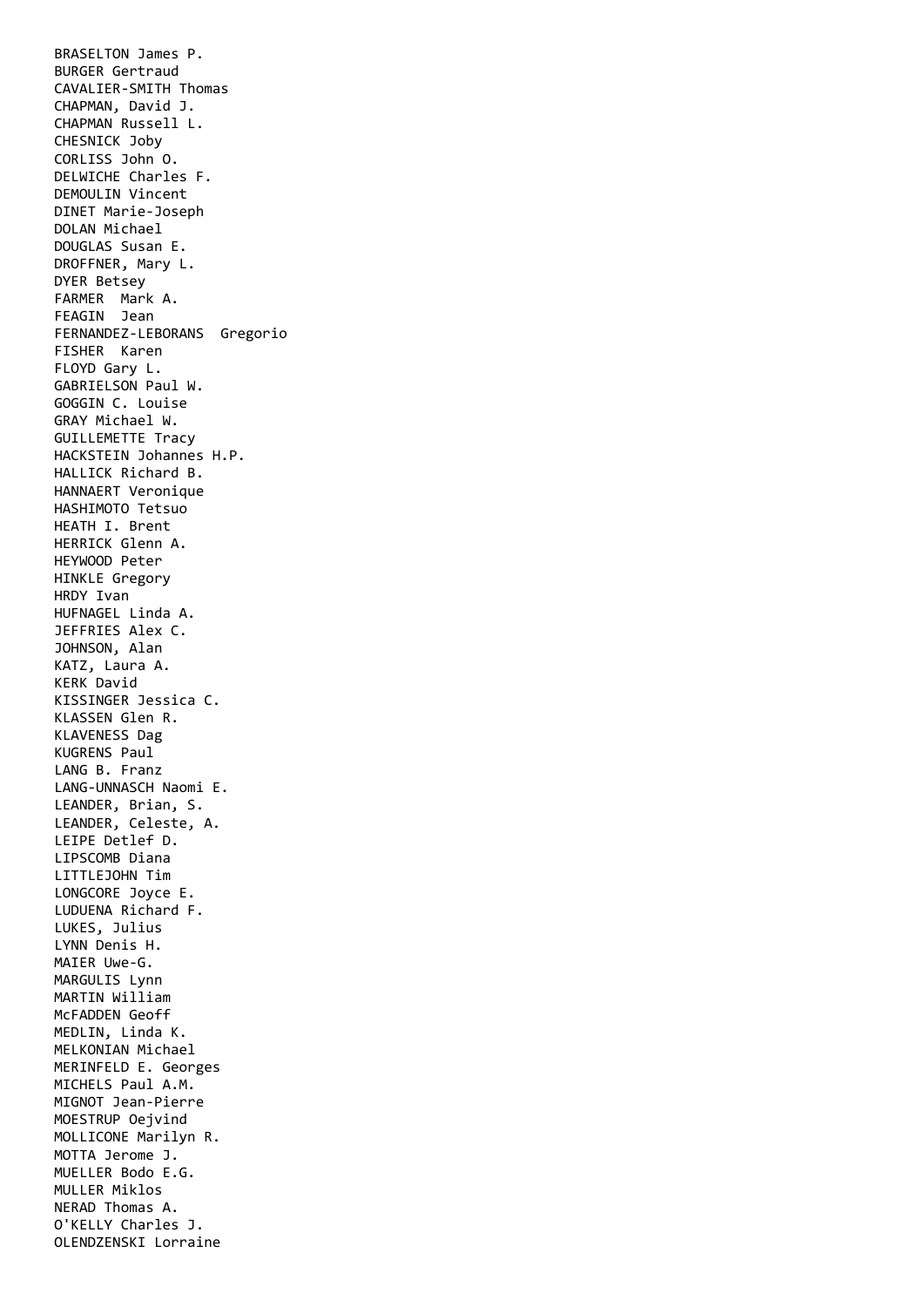PALMER Jeffrey D. PATTERSON David J. PAWLOWSKI, Jan PIENAAR Richard N. POLIKARPOV Igor G. PREISFELD, Angelika PREISIG Hans R. PRESCOTT David M. PRZYBOS Ewa PUESCHEL Curt M. RAGAN Mark A. ROBERTS Keith R. ROTHSCHILD Lynn J. SALDARRIAGA, Juan SAUNDERS, Gary W. SCHLEGEL Martin SELLERS, C. Grier SENSEN, Christoph SIDDALL Mark E. SILFLOW Carolyn D. SIMPSON, Alastair SLEIGH Michael A. TAYLOR F.J.R. "Max" TEAL Thomas THOMPSON Michael THOMSEN Helge A. TURMEL Monique TURNER Sean VAN DER AUWERA Gert van de PEER, Yves WALNE Patricia L. WEE James L. WEEKERS, Peter WILSON R.J.M. (Iain) WRIGHT Andre-Denis G. ZACKROFF Robert ZAHN R.K. ZHOU Yi-Hong ISEP Officers 1996-1998 Ojvind Moestrup PRESIDENT Robert A. Anderson PRESIDENT-ELECT Lynn J.Rothschild SECRETARY Gary W. Saunders TREASURER Susan E. Douglas CANADIAN COUNCILLOR<br>
B. Franz Lang CANADIAN COUNCILLOR CANADIAN COUNCILLOR Mark A. Farmer U.S. COUNCILLOR Hans R. Preisig **EUROPEAN COUNCILLOR** Goeff McFadden COUNCILLOR-AT-LARGE Greg Hinkle NEWSLETTER EDITOR Addresses for all the officers are below (see also [ISEP Officers Directory](http://megasun.bch.umontreal.ca/isep/officers96.html). \*\*\*\*\*\*\*\*\*\*\*\*\*\*\*\*\*\*\*\*\*\*\*\*\*\*\*\*\*\*\*\*\*\*\*\*\*\*\*\*\*\*\*\*\*\*\*\*\*\*\*\*\*\*\*\*\*\*\*\*\*\*\*\*\* 4) Annual Meeting 1997 Oejvind Moestrup moestrup@bot.ku.dk \*\*\*\*\*\*\*\*\*\*\*\*\*\*\*\*\*\*\*\*\*\*\*\*\*\*\*\*\*\*\*\*\*\*\*\*\*\*\*\*\*\*\*\*\*\*\*\*\*\*\*\*\*\*\*\*\*\*\*\*\*\*\*\*\*

ISEP's articles of incorporation and by-laws require us to hold an Annual Meeting. The 1996 meeting was held during ISEP-11 in Cologne. In intervening years, the Annual Meeting takes the form of a telephone conference call. The 1997 meeting was held on 5 December 1997. Members "in attendance" were Oejvind Moestrup, Franz Lang, Gary Saunders, Greg Hinkle, Mark Farmer, Bob Andersen, Sue Douglas, Mark Ragan and Lynn Rothschild.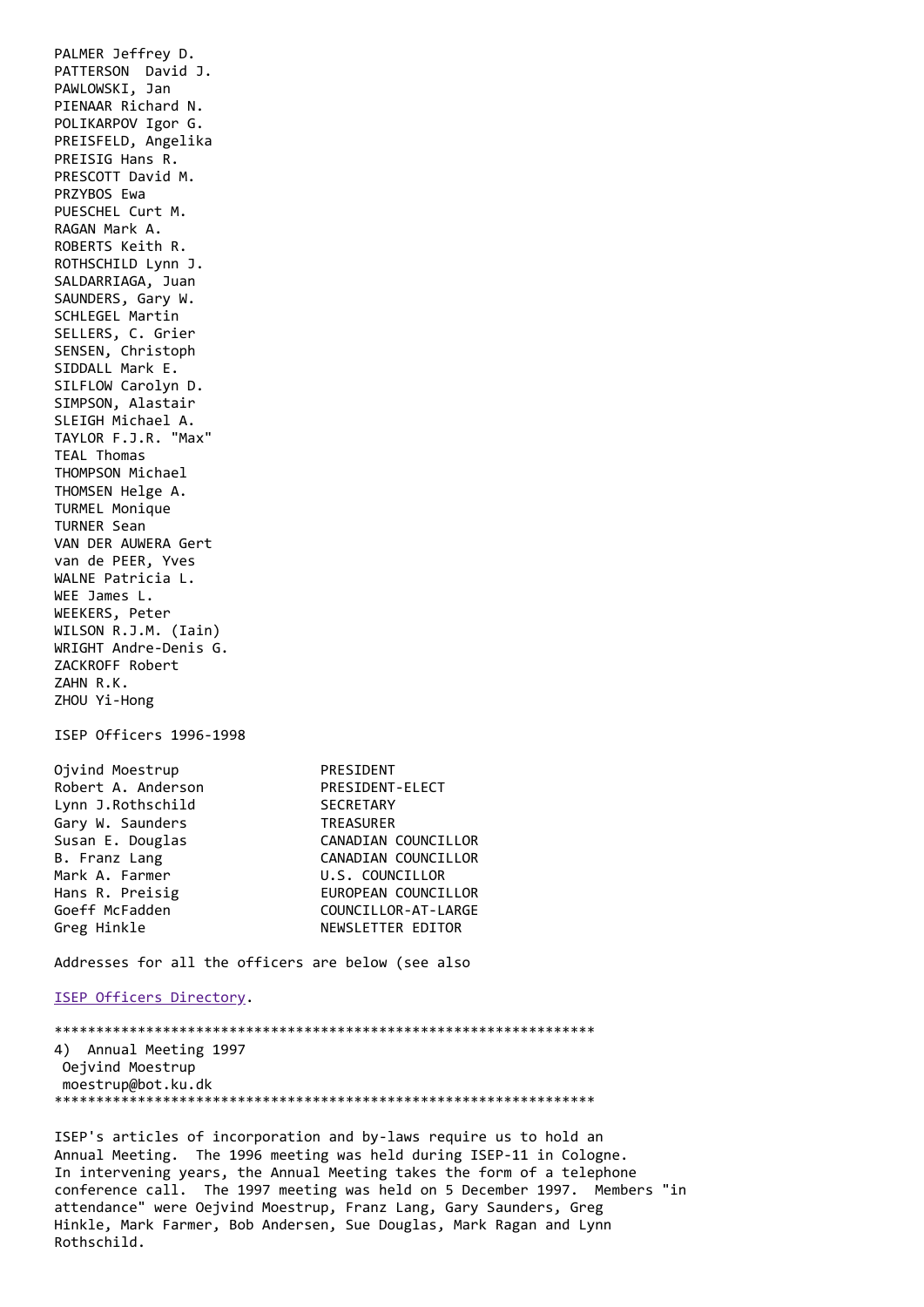Members should be aware that the off year phone "meeting" is open to any member of ISEP who wishes to link in. If you're interested, please contact me for further details. The next meeting will be in Flagstaff at ISEP-12.

## 5) ISEP Web site

ISEP maintains a WWW presence on Franz Lang's U Montreal server. The address is http://megasun.bch.umontreal.ca/isep/ . If there is anything you wish to add to the site (news, pointers, etc.), please contact Franz (at langf@bch.umontreal.ca) or Charley (okellyc@bch.umontreal.ca).

```
6) ISEP-12: Flagstaff
```
The sessions for ISEP-12 are a bit in flux, but the most important information is set and provided below. As was agreed upon at ISEP-11, the next meeting, ISEP-12, will be a joint meeting of the Phycological Society of America (PSA), The Society of Protozoologists (SOP) and ISEP. The ISEP meeting will bridge the SOP and PSA meetings, in schedule and in essence.

The hosts for ISEP-12 are Lynn Rothschild and Lynda Goff. The local host is Larry Fritz of Northern Arizona University in Flagstaff Arizona. The program is still in flux in part due to continuing efforts to insure that ISEP will not get swamped by our larger brethren and yet still interact.

More detailed information regarding registration and contacts will be sent via email and posted via bionet in mid-January. For those who wonder why we're headed for Arizona in the heat of Summer, be aware that Flagstaff is in northern part of the state in in the high foothills of the Rockies. If you haven't seen it, a trip to the Grand Canyon is highly recommended.

The ISEP portion of the meeting (provided by Mark Farmer):

"ISEP is scheduled to run from August 1 until August 4 1998. The program is briefly:

- 1200 1700 Registration Aug 1 1400 - 1700 Exec. council Mtg. 1900 - ? Opening mixer
- 900 1230 Session I Aug 2 1400 - 1700 Session II

Sunday evening is open with the possibility of having Oeivind's President's Lecture and then a private tour of the Lowell Observatory (one of the most famous astronomical observatories in the US) in the evening.

- 900 1200 Session III Aug 3 1400- 1700 Session IV 1900 - ? PSA/SOP opening mixer
- Aug 4 830 - 1200 ISEP/SOP/PSA Symposium

The ISEP/SOP/PSA Symposium is on "The Origin of Chloroplasts and Mitochondria", is put together by Mike Adl of SOP, and will be published in Journal of Eukaryotic Microbiology.

Housing at ISEP-12 (more information will be available in mid-January, but here's what I have at the moment from Larry Fritz via Lynn Rothschild):

"150 rooms have been reserved at Northern Arizona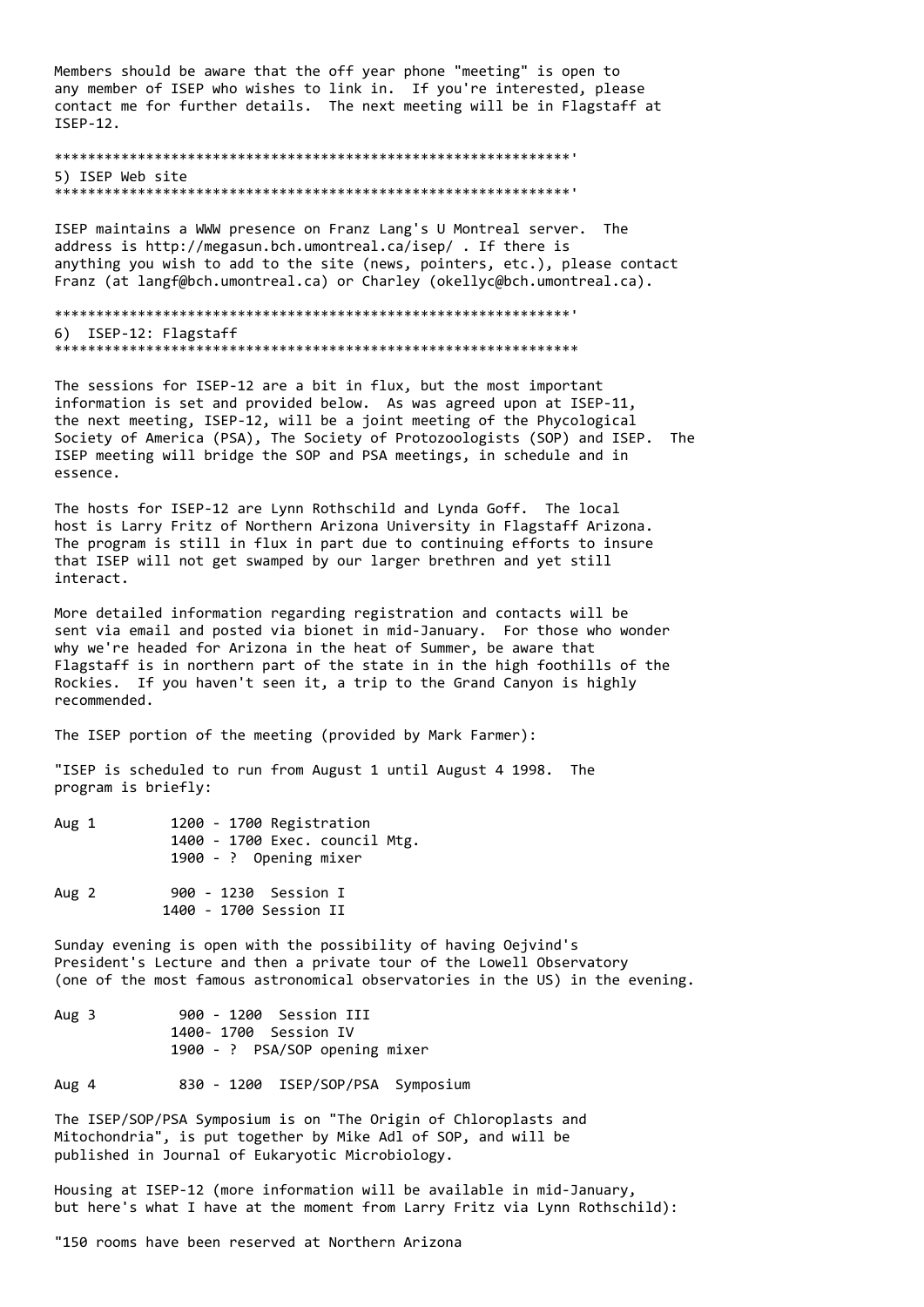University residence halls (\$45/night including 3 meals) but he (larry) would like to reserve these for students. In addition, there are three hotels within walking distance (\$49-69/ night - very good rates for August)."

Local Host at Northern Arizona University: Larry Fritz, PhD Department of Biology Northern Arizona University Flagstaff, AZ 86011-5640

email: Lawrence.Fritz@nau.edu lmf2@nau.edu Phone (520) 523-8265 FAX (520) 523-7500 WWW: http://www.nau.edu:80/~electron/people/lawrence.fritz.html

### \*\*\*\*\*\*\*\*\*\*\*\*\*\*\*\*\*\*\*\*\*\*\*\*\*\*\*\*\*\*\*\*\*\*\*\*\*\*\*\*\*\*\*\*\*\*\*\*\*\*\*\*\*\*\*\*\*\*\*\*\*\*\* 7) The Founder's Endowment Fund \*\*\*\*\*\*\*\*\*\*\*\*\*\*\*\*\*\*\*\*\*\*\*\*\*\*\*\*\*\*\*\*\*\*\*\*\*\*\*\*\*\*\*\*\*\*\*\*\*\*\*\*\*\*\*\*\*\*\*\*\*\*'

\*This just handed me\*

The Founder's Endowment Fund

In recognition of the dedication and imagination of FWR "Max" Taylor, Lynn Margulis and Howard Whisler in establishing the International Society of Evolutionary Protistology, the Endowment Fund Committee in consultation with the ISEP Executive Council has created The Founder's Endowment Fund.

The Fund will provide financial assistance for student travel to future ISEP meetings (including Flagstaff!). Congratulations to the Founders, and many thanks to Gary Saunders and the Endowment Committee for their efforts on behalf of starving graduate students everywhere.

The Founder's Endowment Fund was established on 12 February 1997 for the International Society of Evolutionary Protistology.

The Endowment Fund Committee Members: Susan Douglas Brent Heath Hans Preisig Gary W. Saunders (Chair)

The MANDATE of the Founder's Endowment Fund is to:

1. provide Travel assistance in the form of two Awards to eligible students (outlined below) for attendance at the biennial ISEP meeting.

2. maintain an accessible financial reserve for the Society.

PROCEDURES:

Eligibility Any student registered in a graduate program at the time of the meeting, or having graduated less than 3 months prior to the start of the meeting.

Criteria 1) Scientific excellence, innovation and likely impact (equally weighted) of the research. 2) Quality (logic and clarity of expression) of the abstract. 3) In the event of equality based on criteria 1 and 2, distance traveled (preference to those traveling furthest) and seniority (preference to novice graduate studies).

## Application procedure

Submit THREE copies of the application package (below) IN ADDITION TO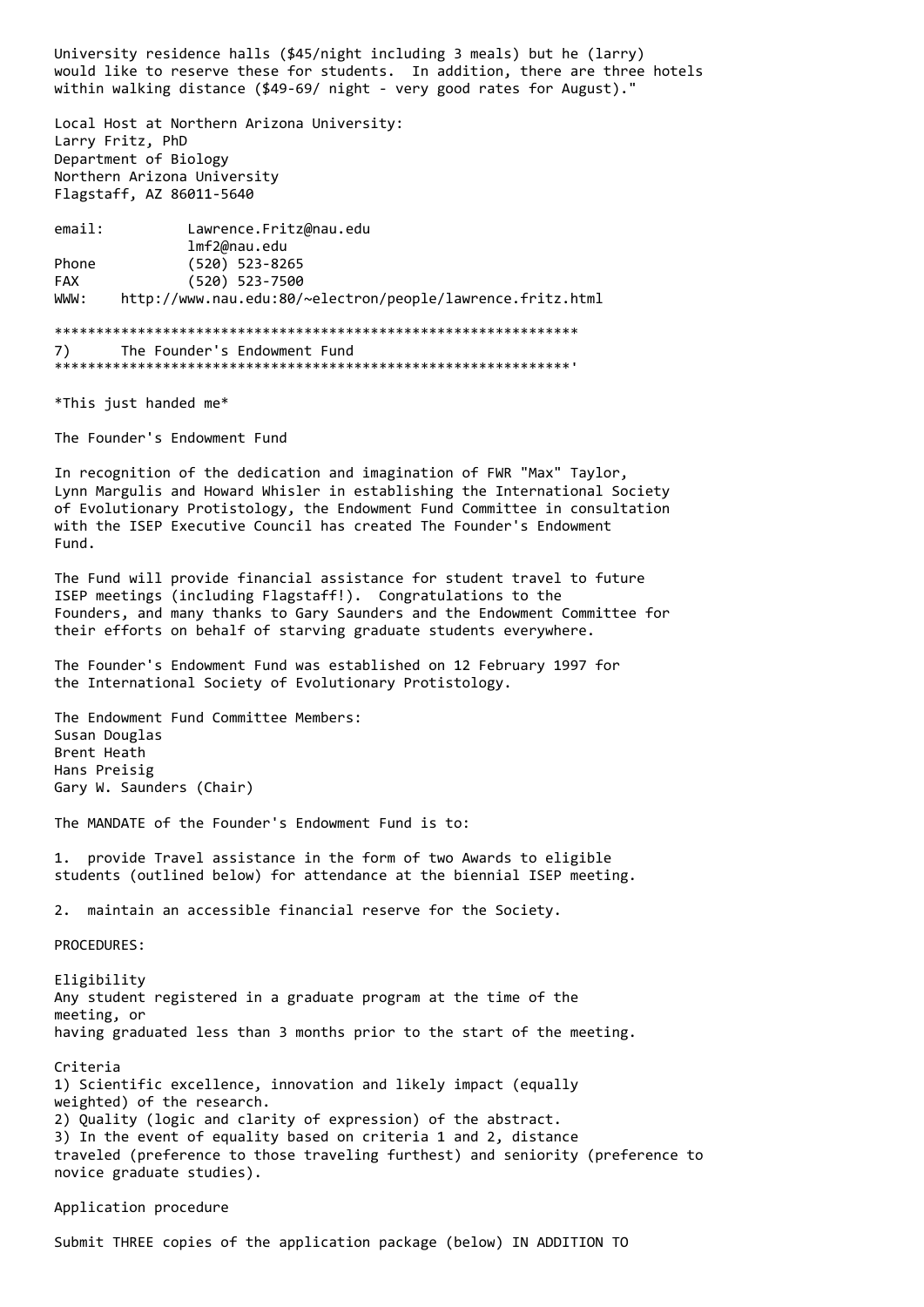THE REGISTRATION MATERIALS to the Meeting Organizer(s) by the registration deadline. APPLICATION PACKAGE 1) Single page, single spaced, 12 point type, abstract of the paper to be presented, including full list of authors and institution at which the work was conducted. In the event that the required abstract for the meeting is close to this in size, the format required for the meeting would be acceptable, but a 100-200 word abstract would be unacceptable. 2) Letter from the student's supervisor indicating: a) that the student meets the eligibility criteria stated above b) the extent of the work performed by the student relative to co-authors. 3) Brief curriculum vitae of the student. #### Special Note: Registration material for ISEP-12 in Flagstaff will he available in mid-January 1998 ####  $8)$ ISEP Treasure's Report The Treasurer's Report (as sent via email to GH by G.W. Saunders) ISEP 27.vi.96 to 02.x.97 (Canadian dollars) ACTIVE ACCOUNT Balance Forward: \$25,442.43 **ITEM** Income Expenses Membership  $$1224.37$ Interest  $$446.29$ Certificates  $$ 45.58$ Bank Fee DM conversion  $$10.00$ Transfer to endowment fund \$22,000.00 Totals \$1670.66 \$22,055.58 Balance \$ 5057.51 FNDOWMENT FUND Balance Forward: Not applicable, Fund established 13.ii.97 Expenses **TTFM** Income Transfer from ISEP account \$22,000.00  $$22,000.00 $ $ 00.00$ Totals Balance \$22,000.00

ISEP remains in a healthy financial state despite the recent transfer of Can\$22,000 to the new Endowment Fund. We are in the black and continue to build revenue at a slow, but steady pace. A large number of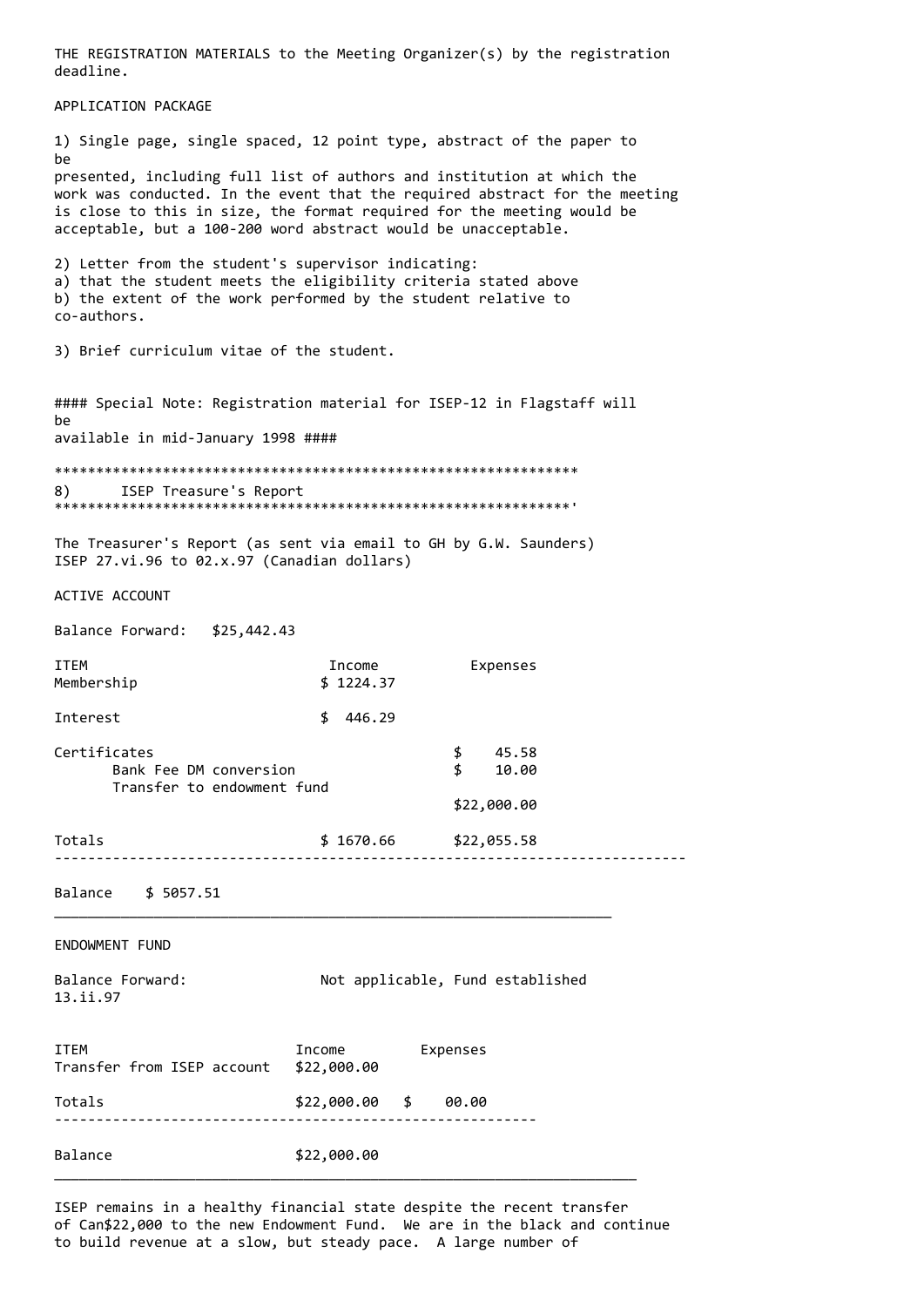membership fees are due at the 1998 meetings and this should significantly strengthen our financial position. The accounts have been audited as per ISEP bylaws and everything is in order. If you have any questions please contact me. I feel very positive about the financial state of ISEP as we approach the New Year! Gary W. Saunders ISEP Treasurer Dr. Gary W. Saunders Associate Professor Department of Biology University of New Brunswick Fredericton, N.B. Canada, E3B 6E1 ph: 506 452 6086 fa: 506 453 3583 ISEP-13 Where will we be?  $9)$ Hate to fly? Stay home and host ISEP-13! Anyone interested in hosting ISEP-13 in 2000 is urged to contact Oejvind (moestrup@bot.ku.dk) or Bob Anderson (andersen@ccmp.bigelow.org) by 1 April 1998 (April Fool's Day in NA; a Fruedian slip?!). Since the upcoming meeting is in North America, ISEP-13 by tradition will be in Europe, though any and all potential sites will of course be considered. 10) News of Colleagues Changes to Officers's Addresses ISEP Officers 1996-1998 Last modified: 4 October 1996 (from the www site) PRESIDENT Ojvind Moestrup Department of Phycology University of Copenhagen ter Farimagsgade 2D DK-1353 Copenhagen K Denmark tel: (45) 33 32 67 69 fax: (45) 33 14 57 19 e-mail: moestrup@bot.ku.dk PRESTDENT-FLECT Robert A. Andersen CCMP: Provasoli-Guillard National Center for Culture of Marine Phytoplankton Bigelow Laboratory for Ocean Sciences P. O. Box 475 McKown Point West Boothbay Harbor, ME 04575 **USA** tel: (1) 207 633 9632 fax: (1) 207 633 9715 e-mail: andersen@ccmp.bigelow.org IMMEDIATE PAST-PRESIDENT

Mark A. Ragan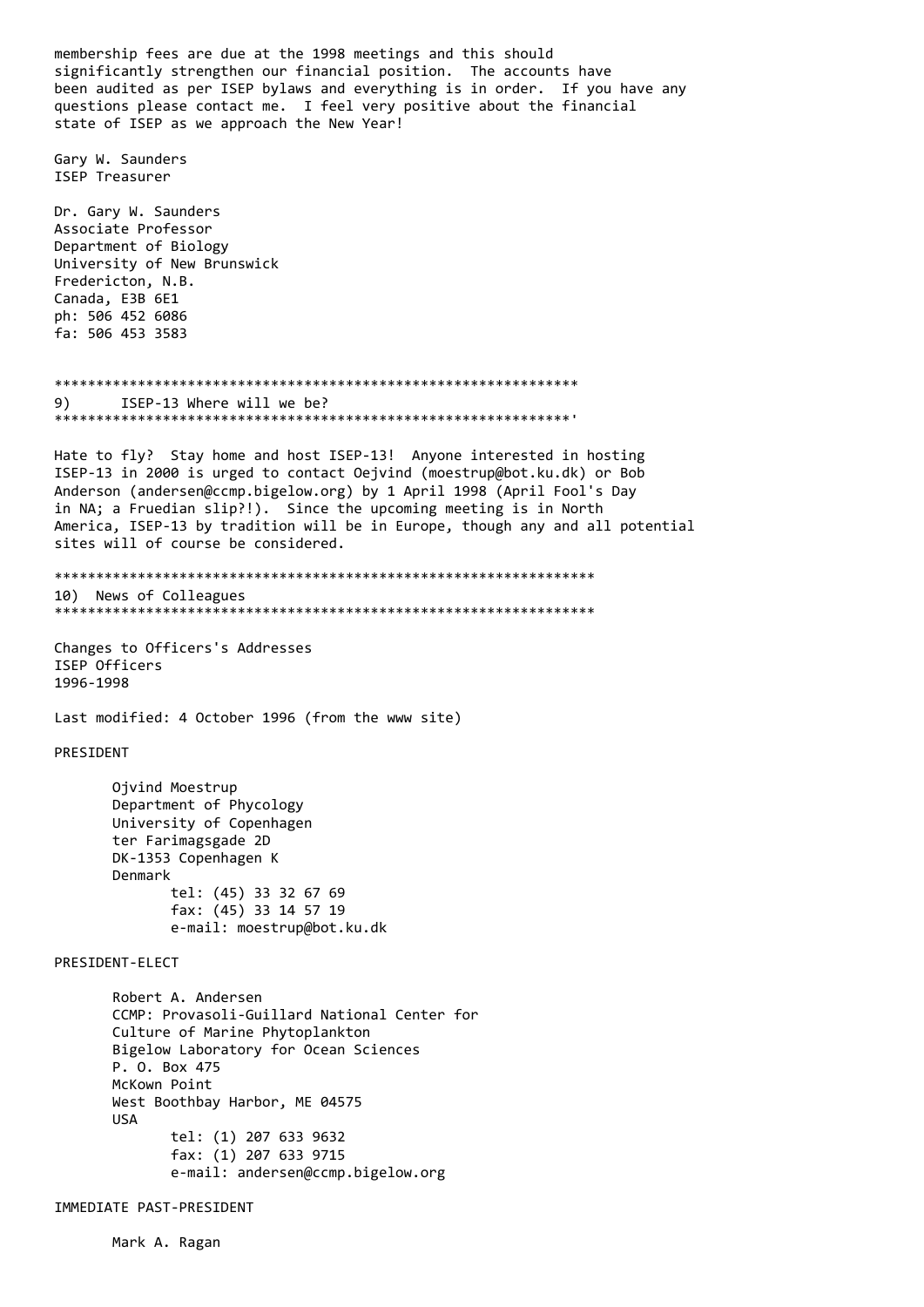NRC Institute for Marine Biosciences 1411 Oxford St Halifax, Nova Scotia B3H 3Z1 Canada tel: (1) 902 426 1674 fax: (1) 902 426 9413 e-mail: Mark.Ragan@nrc.ca

## SECRETARY

 Lynn J. Rothschild Ecosystems Science NASA - Ames Research Center Mail Stop 239-12 Moffett Field, CA 94035 USA tel: (1) 415 604 6525 e-mail: LRothschild@mail.arc.nasa.gov

### TREASURER

 Gary W. Saunders Department of Biology University of New Brunswick Fredericton, N.B. E3B 6E1 Canada tel: (1) 506 447 3088 fax: (1) 506 453 3583 e-mail: gws@unb.ca

### CANADIAN COUNCILLORS

 Susan E. Douglas NRC Institute for Marine Biosciences 1411 Oxford Street Halifax, Nova Scotia B3H 3Z1 Canada tel: (1) 902 426 8495 fax: (1) 902 426 9413 e-mail: Susan.Douglas@nrc.ca

\*\*\*\*

 B. Franz Lang Departement de Biochimie Universite de Montreal C.P. 6128, Succursale Centre-Ville Montreal, Quebec H3C 3J7 Canada tel: (1) 514 343 5842 fax: (1) 514 343 2210 e-mail: langf@bch.umontreal.ca

## U.S. COUNCILLOR

 Mark A. Farmer Center for Ultrastructural Research Barrow Hall University of Georgia Athens, GA 30602-2403 USA tel: (1) 706 542 4080 fax: (1) 706 542 4271 e-mail: farmer@emlab.cb.uga.edu

## EUROPEAN COUNCILLOR

 Hans R. Preisig Institut fur systematische Botanik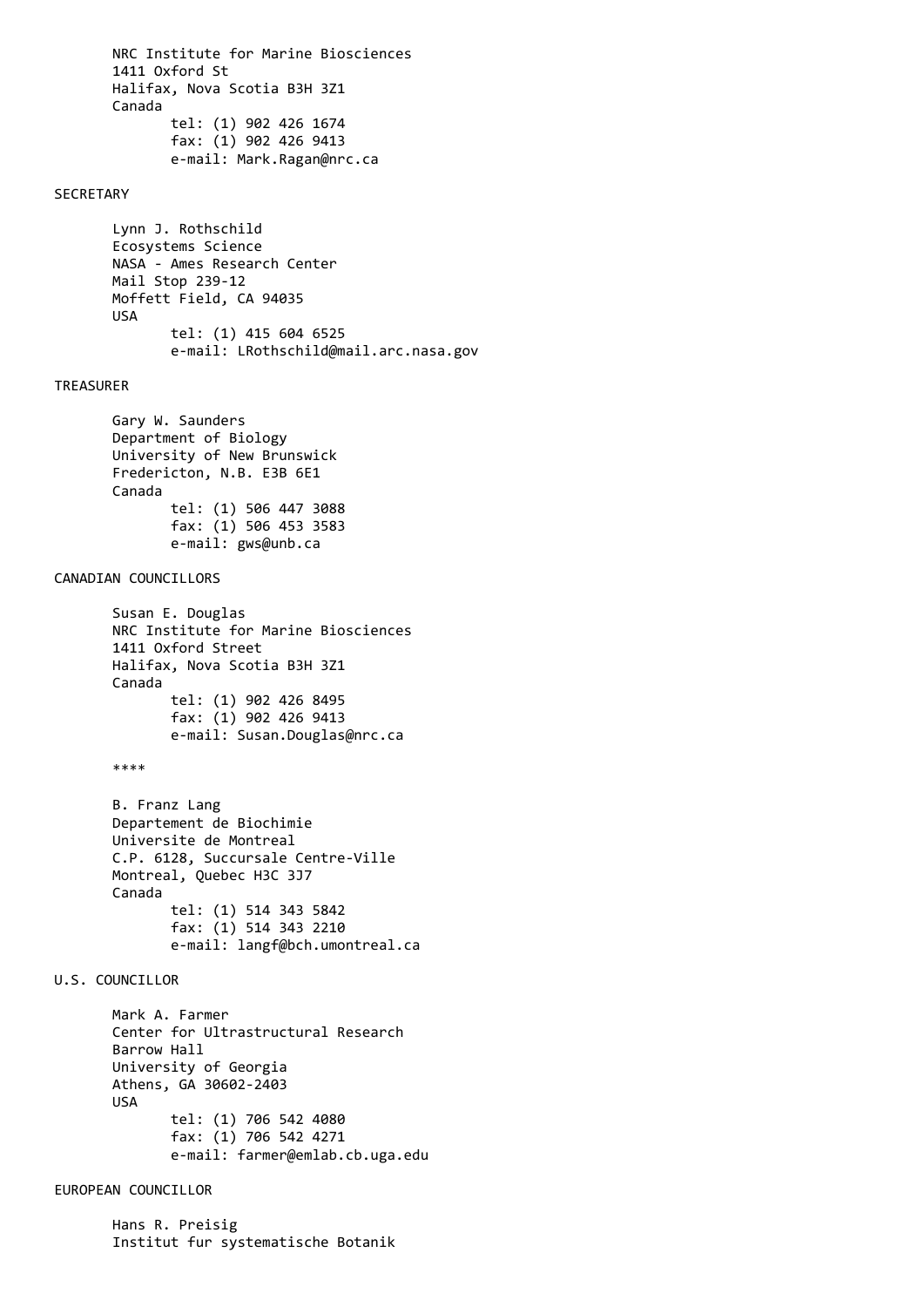Universitat Zurich Zollikerstrasse 107 CH-8998 Z¸rich Switzerland tel: (41) 1 385 44 40 fax: (41) 1 385 44 03 email: Preisig@systbot.unizh.ch

COUNCILLOR-AT-LARGE

 Geoff McFadden School of Botany University of Melbourne Parkville, Victoria 3052 Australia tel: (61) 3 9344 5054 (office) tel: (61) 3 9344 5053 (lab) fax: (61) 3 9347 1071 e-mail: mc\_fadden@botany.unimelb.edu.au

NEWSLETTER EDITOR

 Greg Hinkle Department of Biology University of Massachusetts at Dartmouth North Dartmouth, MA 02747-2300 USA tel: (1) 508 999 9162 fax: (1) 508 999 8196 e-mail: ghinkle@umassd.edu

\*\*\*\*\*\*\*\*\*\*\*\*\*\*\*\*\*\*\*\*\*\*\*\*\*\*\*\*\*\*\*\*\*\*\*\*\*\*\*\*\*\*\*\*\*\*\*\*\*\*\*\*\*\*\*\*\*\*\*\*\*\*\* 11) Proceedings of ISEP-11 \*\*\*\*\*\*\*\*\*\*\*\*\*\*\*\*\*\*\*\*\*\*\*\*\*\*\*\*\*\*\*\*\*\*\*\*\*\*\*\*\*\*\*\*\*\*\*\*\*\*\*\*\*\*\*\*\*\*\*\*\*\*\*

Mark Ragan informed me that the Proceedings of ISEP-11 are available from Archiv fur Protistenkunde " (vol. 148 no. 3). Unfortunately Mark also informed me that no one knows what happened to the sign up list for copies that was passed around at ISEP-11. If you would like to purchase the issue, please contact Archiv fur Protistenkunde directly.

The special issue includes the following items and papers from the ISEP-11 scientific program:

Ragan MA: A third kingdom of eukaryotic life: history of an idea.

Carreno RA, Kissinger JC, McCutchan TF & Barta JR: Phylogenetic analysis of haemosporinid parasites (Apicomplexa: Haemosporina) and thier coevolution with vectors and intermediate hosts.

Cavalier-Smith T: Sagenista and Bigyra, two phyla of heterotrophic heterokont chromists.

Croan D & Ellis J: Monophyletic origin of the genus Sauroleishmania.

Dragos N, Peterfi LS & Popescu C: Comparative fine structure of pellicular cytoskeleton in Euglena Ehrenberg.

Hashimoto T, Nakamura Y, Kamaishi T & Hasegawa M: Early evolution of eukaryotes inferred from protein phylogenies of translation elongation factors 1-alpha and 2.

Karpov SA: Cercomonads and their relationship to the Myxomycetes.

Meiers ST, Rootes WL, Proctor VW & Chapman RL: Phylogeny of the Characeae (Charophyta) inferred from organismal and molecular characters.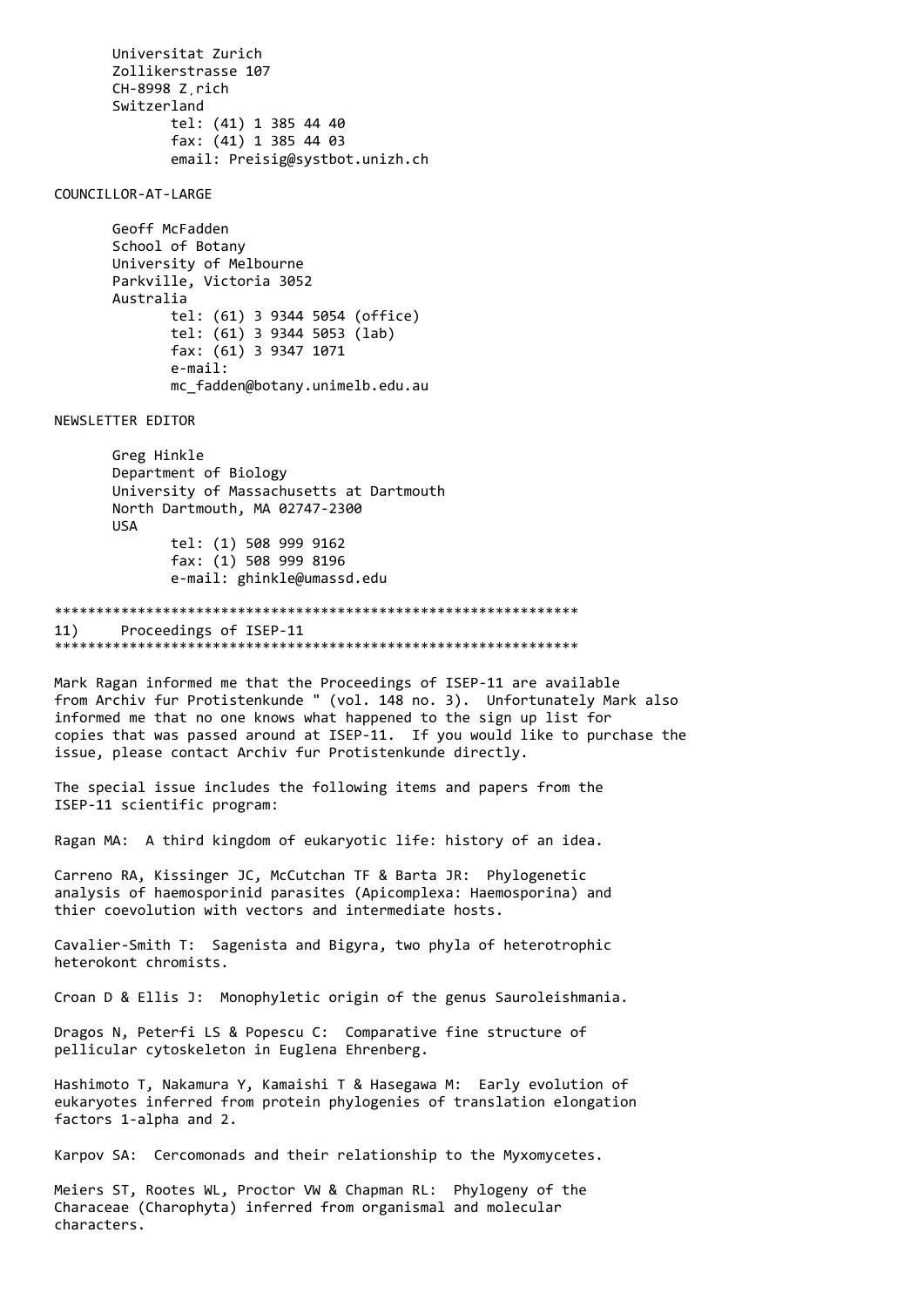Simpson AGB: The identity and composition of the Euglenozoa.

12) ISEP-12 Proceedings Publisher Needed 

Mark furthermore informed me that Archiv fur Protistenkunde is changing to the journal Protista and will no longer be able to accept the ISEP proceedings. The proceedings of typical ISEP meetings generally run to 10-15 fine papers. Any and all suggestions for publication of the ISEP-13 proceedings are actively being sought by the ISEP Executive Committee.

13) News and new critters from the friendly folks at the ATCC 

Tom Nerad asked me to enclose the following:

Please inform ISEP members about the exciting work going on with Reclinomonas. The genus has received extensive coverage in Science and Discovery magazine. Of the eukaryotic mitochondrial genomes looked at to date, it's the largest.

We have three strains of Reclinomonas available:

Reclinomonas americana ATCC 50283 the type strain from Maryland ATCC 50284 from Michigan ATCC 50394 from New Zealand ATCC 50633 from Russia

We now have Trimastix cultures available for distribution:

Trimastix sulcata (ATCC 50562) Trimastix pyriformis (ATCC 50598)

The ATCC is also in search of new strains. Tom's request:

"The Protistology Collection at ATCC is in the process of expanding its holdings of parasitic protozoans. In addition to parasitic protozoa, we would like to expand our holdings of "lower" eukaryotes, in particular, type strains. There is no cost to depositors for donating strains. Once the strain(s) is accessioned into the collection it is available to the depositor at no charge as often as needed whenever a request for the strain is made in writing.

"There are, of course, restrictions on the importation of human parasites and certain animal parasites into the US. There are also restrictions on protozoans that are maintained in media that use serum and or components derived from certain animals. For all human parasites a Public Health Service Permit is required and for certain animal parasites a USDA permit must be obtained. There are other restrictions that may apply and it is best to deal with these on a case by case hasis.

One other condition for acceptance into the Collection is that the protozoan must be cultivable in an in vitro system or in a simple animal system. This, of course limits the number and types of strains that can be acquired from other countries."

If you are interested in depositing strains at the ATCC please contact Dr. Thomas A. Nerad in writing:

Dr. Thomas A. Nerad Collection Scientist American Type Culture Collection 10801 University Boulevard Manassas, VA 20110 e-mail:tnerad@atcc.org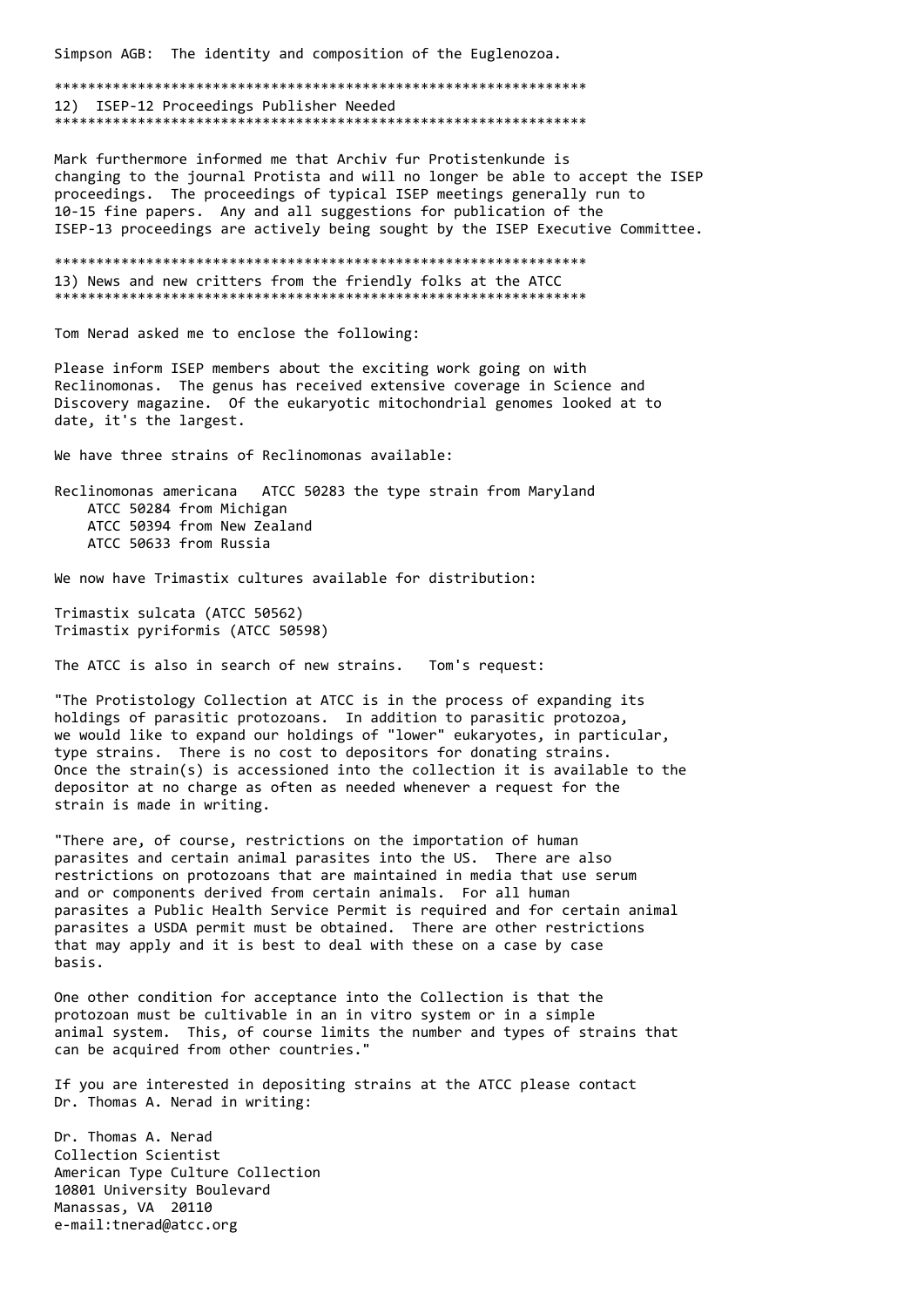\*\*\*\*\*\*\*\*\*\*\*\*\*\*\*\*\*\*\*\*\*\*\*\*\*\*\*\*\*\*\*\*\*\*\*\*\*\*\*\*\*\*\*\*\*\*\*\*\*\*\*\*\*\*\*\*\*\*\*\*\*\*\*\* 14) ISEP Membership Form \*\*\*\*\*\*\*\*\*\*\*\*\*\*\*\*\*\*\*\*\*\*\*\*\*\*\*\*\*\*\*\*\*\*\*\*\*\*\*\*\*\*\*\*\*\*\*\*\*\*\*\*\*\*\*\*\*\*\*\*\*\*\*\* The International Society for Evolutionary Protistology welcomes all persons interested in the diversity, taxonomy, phylogeny and evolution of protists. Here's how to join: [ 1 ] Make a hard copy of the form below. [ 2 ] Airmail it, with your dues, to the ISEP Treasurer. [ 3 ] Send me (ghinkle@umassd.edu) a message to let us know you've signed up. Step [ 3 ] is optional, but it really helps us to keep our records together!  $[snip] - - [snip] - - [snip] - - [snip] - - [snip] - - [snip]$  INTERNATIONAL SOCIETY FOR EVOLUTIONARY PROTISTOLOGY MEMBERSHIP APPLICATION/RENEWAL Name: Postal address: City, state/province, country: Postal code: Telephone number: Fax number: E-mail address: Membership dues are US\$ 25 (\*) for two years. [ ] I enclose for ISEP membership for the years 199 through  $\overline{\phantom{a}}$ . Signature: Date: (\*) Please remit US\$ 25 per two years' membership to: Dr Gary W. Saunders Department of Biology University of New Brunswick Bag Service #45111 Fredericton, N.B. E3B 6E1 Canada Payment may be made by personal cheque (within the USA), bank money order or bank draft, international money order, or postal money order. Currently, payment must be made in U.S. dollars. We can accept payment for two, four, or more years.  $[snip] - - [snip] - - [snip] - - [snip] - - [snip] - - [snip]$ \*\*\*\*\*\*\*\*\*\*\*\*\*\*\*\*\*\*\*\*\*\*\*\*\*\*\*\*\*\*\*\*\*\*\*\*\*\*\*\*\*\*\*\*\*\*\*\*\*\*\*\*\*\*\*\*\*\*\*\*\*\*\*\*\*